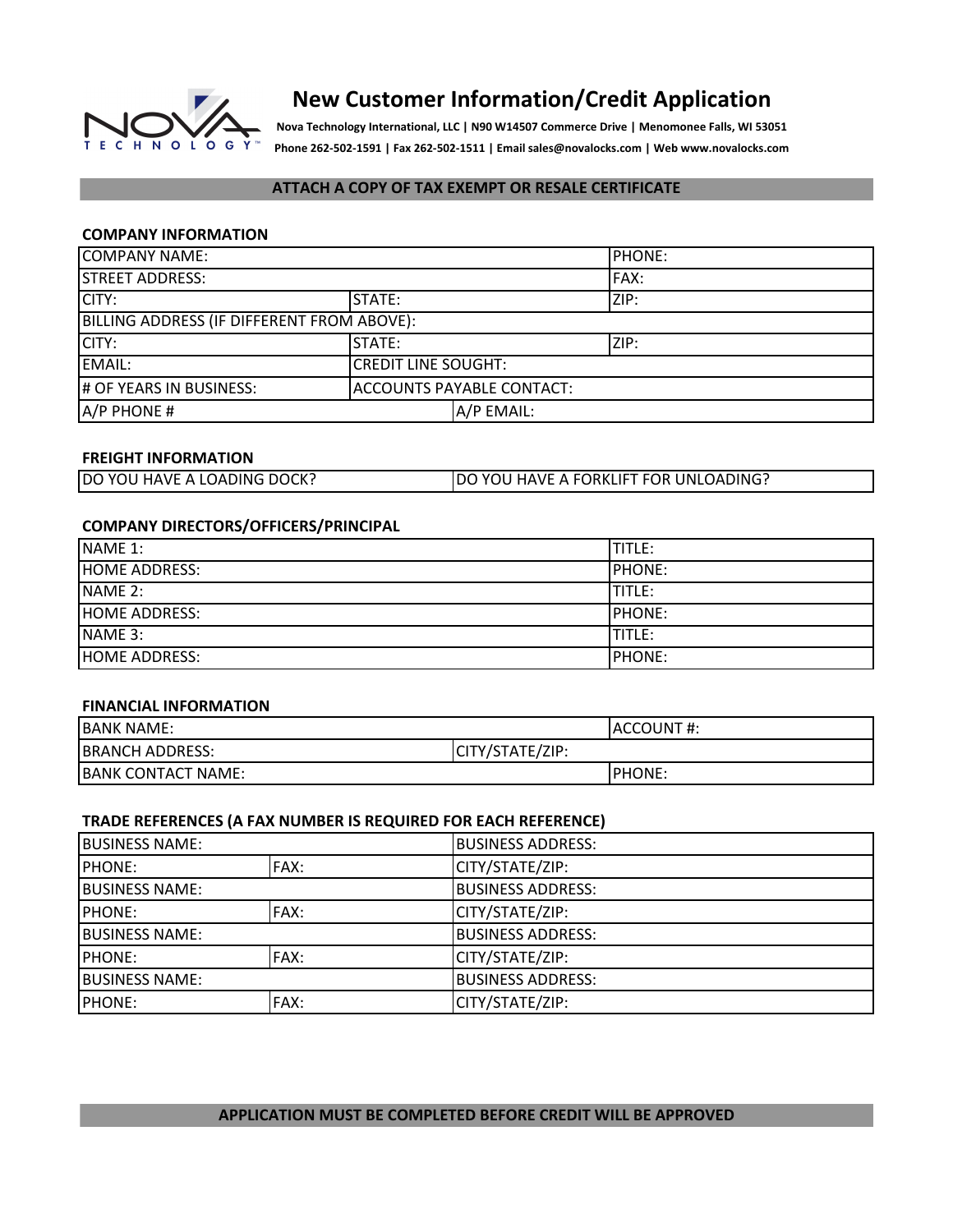

# **New Customer Information/Credit Application**

**Nova Technology International, LLC | N90 W14507 Commerce Drive | Menomonee Falls, WI 53051 Phone 262-502-1591 | Fax 262-502-1511 | Email sales@novalocks.com | Web www.novalocks.com**

### **ATTACH A COPY OF TAX EXEMPT OR RESALE CERTIFICATE**

### **BUSINESS INFORMATION**

| HOW DID YOU FIND OUT ABOUT NOVA TECHNOLOGY?                                                   | WHAT IS THE MAIN BRAND OF DOCK EQUIPMENT THAT YOU SELL? |  |
|-----------------------------------------------------------------------------------------------|---------------------------------------------------------|--|
| LIST ALL BRANDS OF DOCK EQUIPMENT THAT YOU SERVICE:                                           |                                                         |  |
| LIIST OTHER BRANDS OF DOCK RELATED PRODUCTS THAT YOU SELL (HIGH SPEED DOORS, BOLLARDS, ETC.): |                                                         |  |
| LIST ALL BRANCH LOCATIONS (IF APPLICABLE):                                                    |                                                         |  |

### **PERSONAL GUARANTEE**

THE UNDERSIGNED, FOR CONSIDERATION DO HEREBY INDIVIDUALLY AND PERSONALLY GUARANTEE THE FULL AND PROMPT WHICH SHALL BE SENT TO THE CREDITOR'S CREDIT OFFICE BY CERTIFIED MAIL. ANY REVOKATION DOES NOT REVOKE THE OBLIGATION OF THE GUARANTORS TO PROVIDE PAYMENT FOR INDEBTEDNESS INCURRED PRIOR TO THE REVOKATION. PAYMENT OF ALL INDEBTEDNESS HERETOFORE OR HEREAFTER INCURRED BY THE ABOVE BUSINESS. THIS GUARANTEE SHALL NOT BE AFFECTED BY THE AMOUNT OF CREDIT EXTENDED OR ANY CHANGE IN THE FORM OF SAID INDEBTEDNESS. NOTICE OF THE ACCEPTANCE OF THIS GUARANTEE, EXTENSION OF CREDIT, MODIFICATION IN TERMS OF PAYMENT, AND ANY RIGHT OR DEMAND TO PROCEED AGAINST THE PRINCIPAL DEBTOR IS HEREBY WAIVED. THIS GUARANTEE MAY ONLY BE REVOKED BY WRITTEN NOTICE

| <b>GUARANTOR'S NAME:</b> | SIGNATURE:         |
|--------------------------|--------------------|
| <b>HOME ADDRESS:</b>     | CITY/STATE/ZIP:    |
| DATE:                    | TAX ID OR S.S. NO. |
| <b>GUARANTOR'S NAME:</b> | SIGNATURE:         |
| <b>HOME ADDRESS:</b>     | CITY/STATE/ZIP:    |
| DATE:                    | TAX ID OR S.S. NO. |
| <b>HOME PHONE:</b>       | IEMAIL ADDRESS:    |

### **AUTHORIZATION TO ESTABLISH CREDITWORTHINESS & TERMS AND CONDITIONS:**

THE ABOVE INFORMATION IS WILLINGLY SUPPLIED AND THE CREDITOR IS AUTHORIZED TO CONTACT THE ABOVE BANK AND TRADE REFERENCES IN ORDER TO ESTABLISH THE CREDIT WORTHINESS OF THE ABOVE NAMED COMPANY

I HAVE READ AND UNDERSTAND THE ATTACHED TERMS AND CONDITIONS, AND HEREBY AGREE TO THEM.

| <b>APPLICANT'S</b><br>'S NAME: | --                                                   |  |
|--------------------------------|------------------------------------------------------|--|
| DATE:                          | <b>LICANT'S SIGNAT</b><br>TURE:<br><b>ADDI</b><br>−. |  |

### **APPLICATION MUST BE COMPLETED BEFORE CREDIT WILL BE APPROVED**